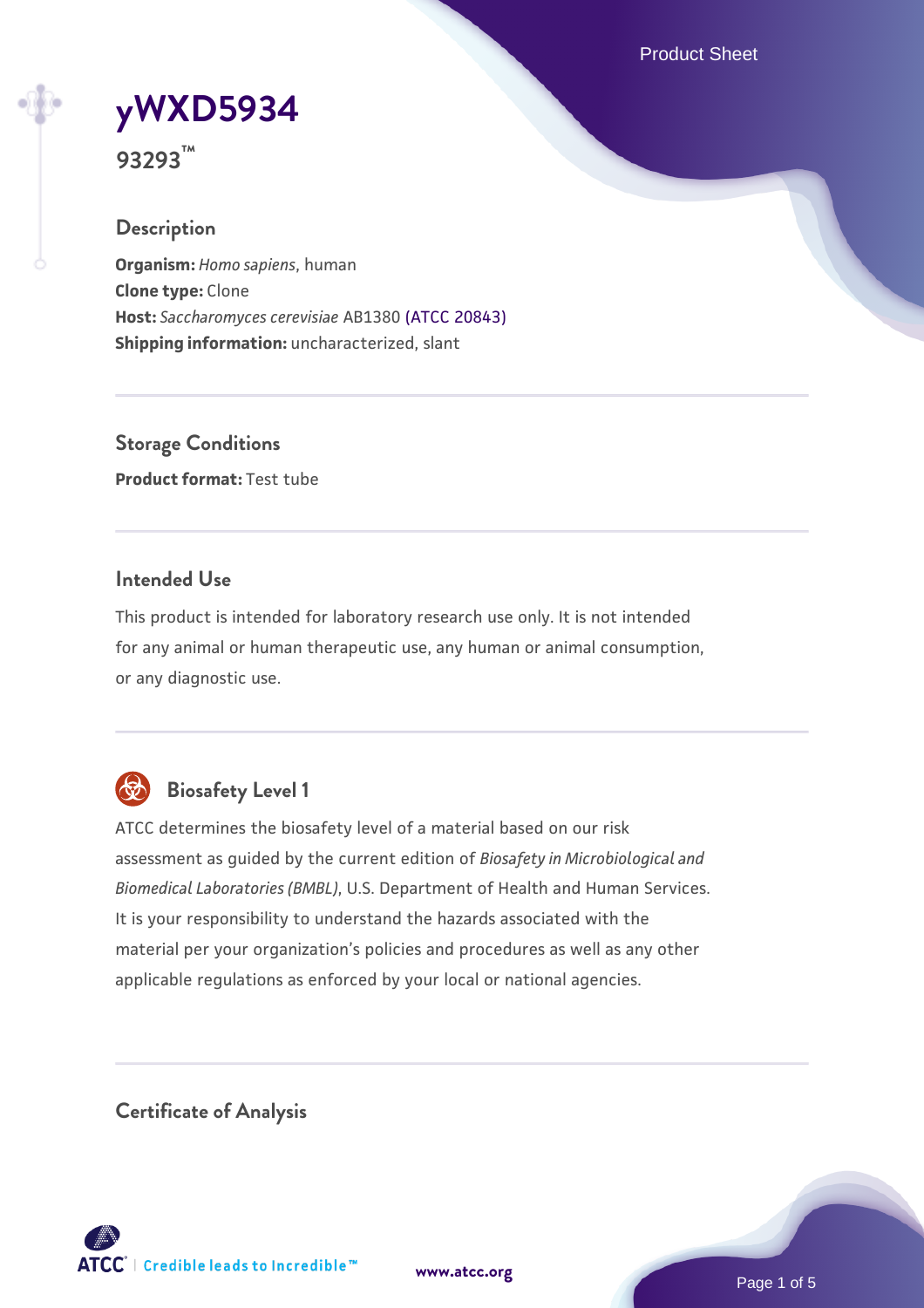# **[yWXD5934](https://www.atcc.org/products/93293)** Product Sheet **93293**

For batch-specific test results, refer to the applicable certificate of analysis that can be found at www.atcc.org.

# **Insert Information**

**Type of DNA:** genomic **Genome:** Homo sapiens **Chromosome:** X X pter-q27.3 **Gene name:** DNA Segment, single copy **Gene product:** DNA Segment, single copy [DXS4876] **Gene symbol:** DXS4876 **Contains complete coding sequence:** Unknown **Insert end:** EcoRI

# **Vector Information**

**Construct size (kb):** 290.0 **Intact vector size:** 11.454 **Vector name:** pYAC4 **Type of vector:** YAC **Host range:** *Saccharomyces cerevisiae*; *Escherichia coli* **Vector information:** other: telomere, 3548-4235 other: telomere, 6012-6699 Cross references: DNA Seq. Acc.: U01086 **Cloning sites:** EcoRI **Markers:** SUP4; HIS3; ampR; URA3; TRP1 **Replicon:** pMB1, 7186-7186; ARS1, 9632-10376

# **Growth Conditions**

**Medium:** 



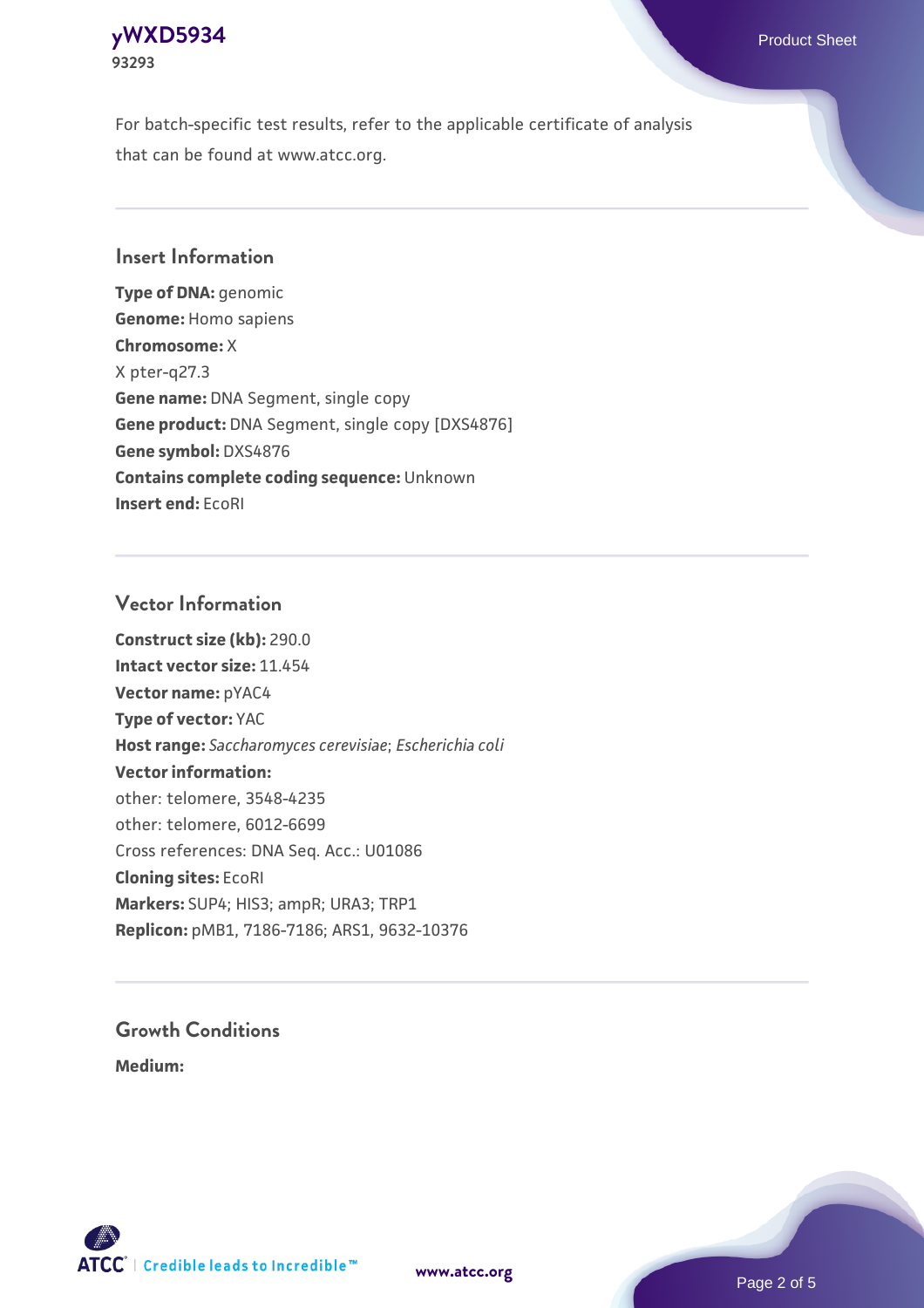#### **[yWXD5934](https://www.atcc.org/products/93293)** Product Sheet **93293**

[ATCC Medium 1245: YEPD](https://www.atcc.org/-/media/product-assets/documents/microbial-media-formulations/1/2/4/5/atcc-medium-1245.pdf?rev=705ca55d1b6f490a808a965d5c072196) **Temperature:** 30°C

#### **Notes**

More information may be available from ATCC (http://www.atcc.org or 703- 365-2620).

# **Material Citation**

If use of this material results in a scientific publication, please cite the material in the following manner: yWXD5934 (ATCC 93293)

# **References**

References and other information relating to this material are available at www.atcc.org.

# **Warranty**

The product is provided 'AS IS' and the viability of ATCC® products is warranted for 30 days from the date of shipment, provided that the customer has stored and handled the product according to the information included on the product information sheet, website, and Certificate of Analysis. For living cultures, ATCC lists the media formulation and reagents that have been found to be effective for the product. While other unspecified media and reagents may also produce satisfactory results, a change in the ATCC and/or depositor-recommended protocols may affect the recovery, growth, and/or function of the product. If an alternative medium formulation or reagent is used, the ATCC warranty for viability is no longer



**[www.atcc.org](http://www.atcc.org)**

Page 3 of 5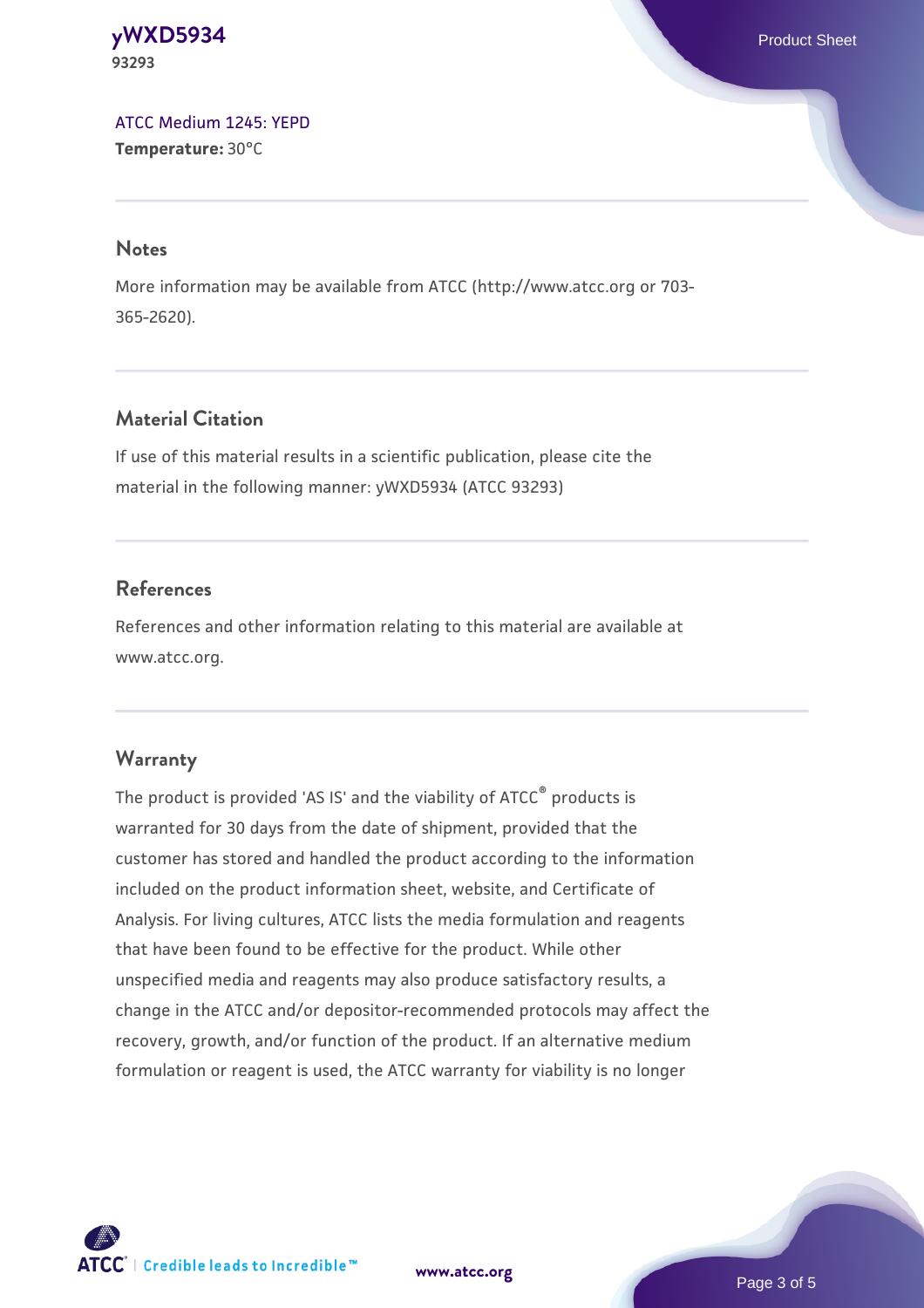**[yWXD5934](https://www.atcc.org/products/93293)** Product Sheet **93293**

valid. Except as expressly set forth herein, no other warranties of any kind are provided, express or implied, including, but not limited to, any implied warranties of merchantability, fitness for a particular purpose, manufacture according to cGMP standards, typicality, safety, accuracy, and/or noninfringement.

#### **Disclaimers**

This product is intended for laboratory research use only. It is not intended for any animal or human therapeutic use, any human or animal consumption, or any diagnostic use. Any proposed commercial use is prohibited without a license from ATCC.

While ATCC uses reasonable efforts to include accurate and up-to-date information on this product sheet, ATCC makes no warranties or representations as to its accuracy. Citations from scientific literature and patents are provided for informational purposes only. ATCC does not warrant that such information has been confirmed to be accurate or complete and the customer bears the sole responsibility of confirming the accuracy and completeness of any such information.

This product is sent on the condition that the customer is responsible for and assumes all risk and responsibility in connection with the receipt, handling, storage, disposal, and use of the ATCC product including without limitation taking all appropriate safety and handling precautions to minimize health or environmental risk. As a condition of receiving the material, the customer agrees that any activity undertaken with the ATCC product and any progeny or modifications will be conducted in compliance with all applicable laws, regulations, and guidelines. This product is provided 'AS IS' with no representations or warranties whatsoever except as expressly set forth herein and in no event shall ATCC, its parents, subsidiaries, directors, officers, agents, employees, assigns, successors, and affiliates be liable for indirect, special, incidental, or consequential damages of any kind in connection with or arising out of the customer's use of the product. While reasonable effort is made to ensure authenticity and reliability of materials on deposit, ATCC is not liable for damages arising from the misidentification or



**[www.atcc.org](http://www.atcc.org)**

Page 4 of 5